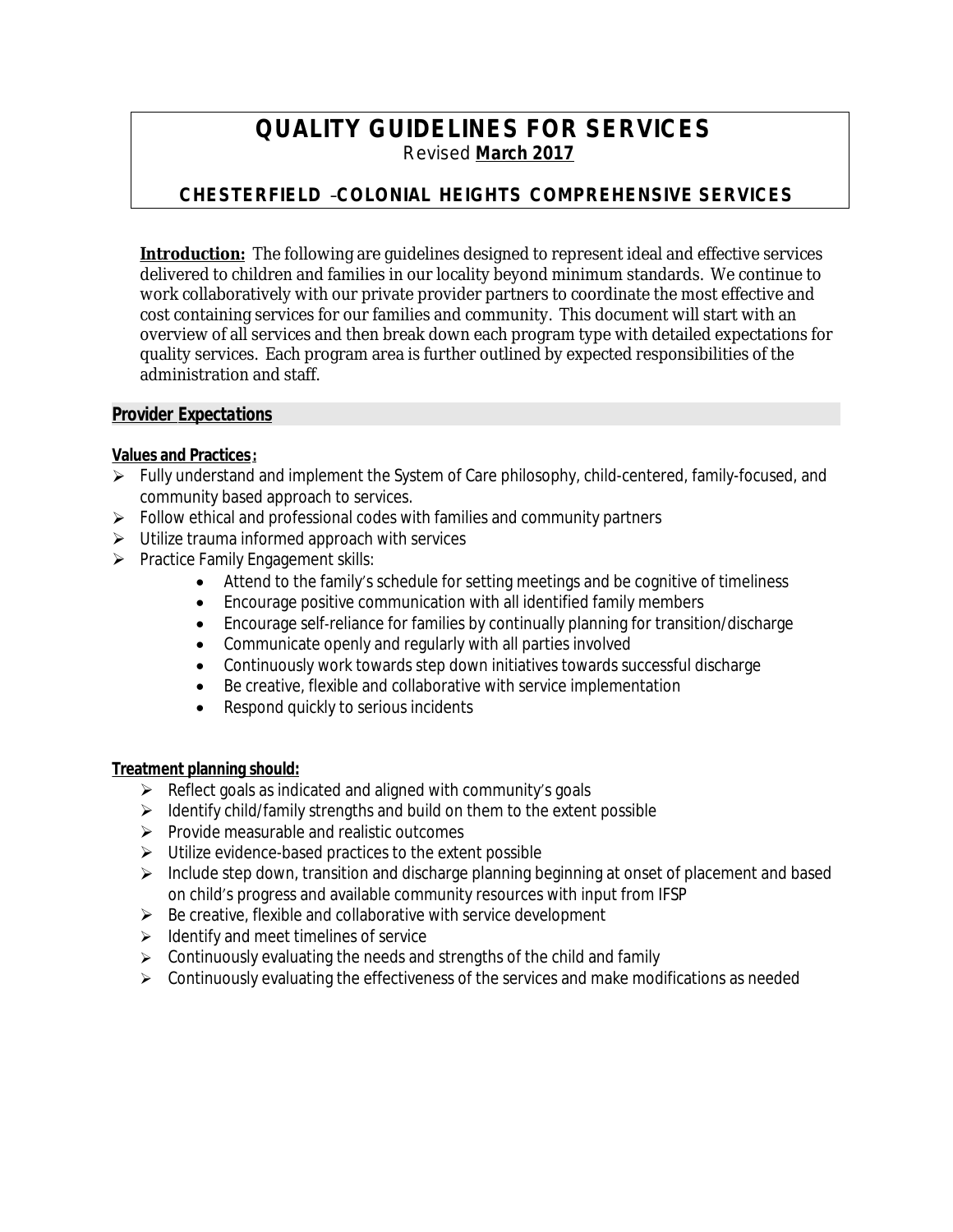## **Service Definitions**

### *Community Based Services (CBS)*

**Definition:** Services provided to children and families while living in the community (family/home setting) to support and maintain appropriate and safe community living by linking and empowering families to utilize and access existing and stable community resources. These services may include services through the Office on Youth, Parks and Recreation, Community Services Board, school system, or places like church or the YMCA.

These services are for the purpose of temporarily supporting families that do not have access to services and supports within their home community. Examples of community based services that are purchased are: Parenting/family skill training, parent support/coach, intensive care coordination, support groups, after school programs, recreational programs, camps, mentoring, respite, vocational programs, job coaches, art therapy, house improvements/modifications, companion care, outpatient clinical assessments, crisis stabilization, and/or intervention services, such as outpatient, group, and/or family therapy; substance abuse services, family support services, and transitional services from residential care.

#### *Intensive In- Home Counseling*

**Definition:** Services to child (under age 21) and family in a community setting provided by an organization that is currently licensed by the Virginia Department of Behavioral Health and Developmental Services and offered through Department of Medical Assistance/Medicaid and CSA funding. Child must meet medical criteria for services through having a serious emotional disability. The goal of service is to keep the child within the home and to decrease the risk of out of home placement by improving family dynamics; provide modeling; improve interpersonal relations between family members in the home; and provide clinical interventions to help improve functioning.

IIH services shall also include: Crisis intervention; 24 hour emergency response; Care coordination with other required services; Communication Skills; Family counseling; Outpatient therapy provided by the IIH provider or coordinated with another provider; Training to increase appropriate communication skills; Services shall also be used to facilitate the transition to home from an out-of-home placement when services more intensive than outpatient clinic care are required for the transition to be successful.

### *Independent Living Services*

**Definition:** Individualized services not otherwise offered in the community and provided to older youth for the purpose of transition to independence, self- sufficiency, and /or adult services.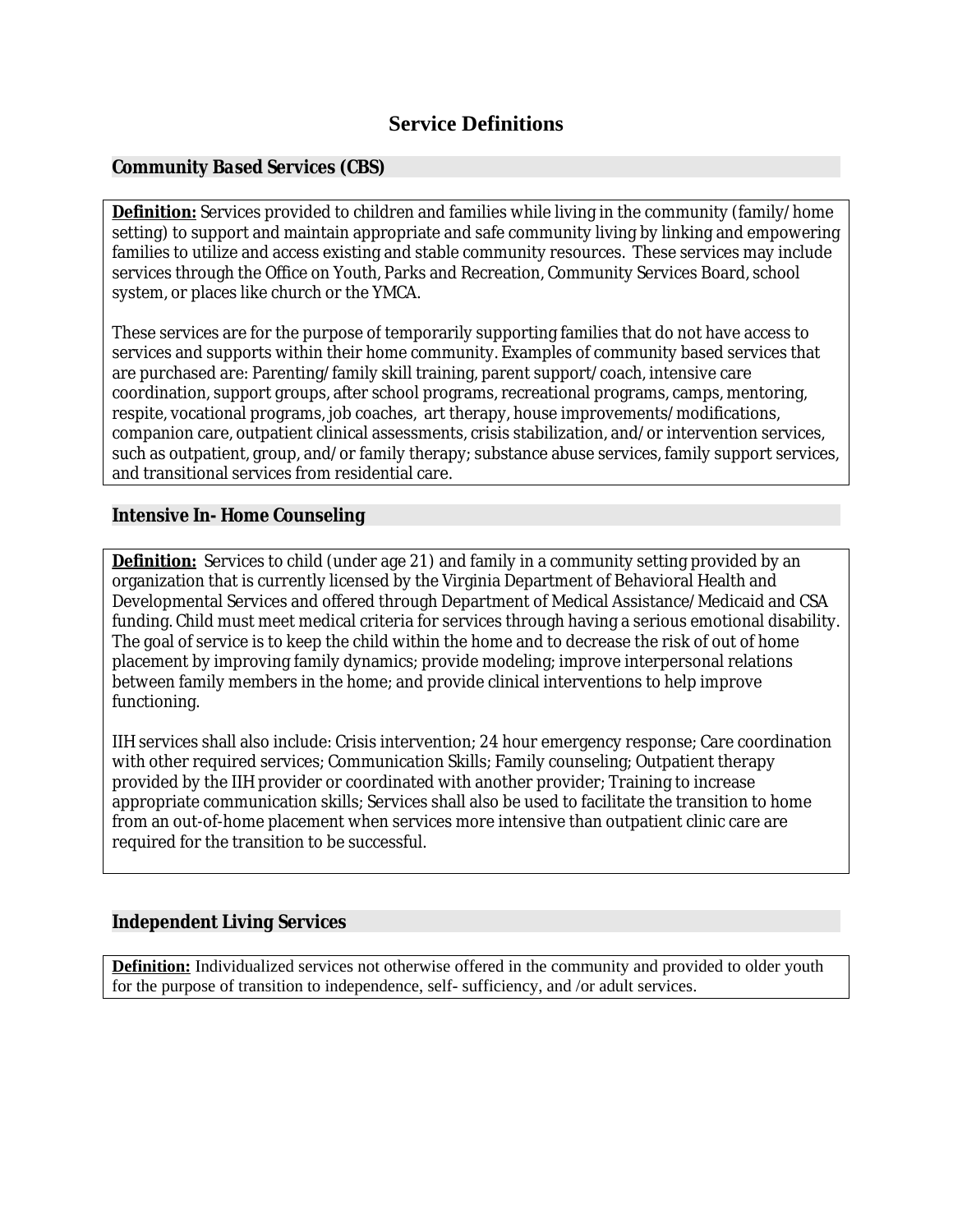### *Treatment Foster Care Services*

**Definition:** Services to child in a non-relative foster care home, licensed through the Virginia Department of Social Services as a Licensed Child Placing Agency. TFC is for a circumstance that exceeds the scope of traditional services provided by the local department of social services. Services include pre-trained foster families with mandatory ongoing training, case management, and 24-hour crisis response. Agencies will actively collaborate with Social Services on the permanency needs of children.

SEC Guidance: "Treatment foster care (TFC) means a community-based program where services are designed to address the special needs of children. Services to the children are delivered primarily by treatment foster parents who are trained, supervised, and supported by agency staff. Treatment is primarily foster family based and is planned and delivered by a treatment team. Treatment foster care focuses on a continuity of services, is goal-directed and results oriented, and emphasizes permanency planning for the child in care."

### L**evels of Care Criteria:**

Non-treatment Foster Care: Children served at the non-treatment level of foster care may be developmentally on target, demonstrate age appropriate behaviors, able to participate in community activities without restriction, or be the sibling of a child who meets the criteria for ongoing TFC placement in the same foster home. Children shall be served at the Non-treatment Foster Care level if the assessment indicates treatment foster care services are not needed.

Assessment Level Treatment Foster Care: Children served at the assessment level of treatment foster care are those who are newly placed with a licensed child placing agency and for whom an assessment to determine the appropriate level of foster care services is being conducted.

Level 1 Treatment Foster Care: The needs of a child served at Level 1 ongoing treatment foster care require monitoring or the LCPA may need to provide services to lessen the likelihood that identified needs will become more acute or return after being "resolved". Children served at Level 1 will typically demonstrate a relatively low level of social/emotional/behavioral/medical/personal care needs or impairment for normal range of age and development.

Level 2 Treatment Foster Care: The needs of a child served at Level 2 ongoing treatment foster care require that significant action (interventions, services, supports, etc.) be taken to address, remedy or ameliorate the identified needs. Children served at Level 2 will typically demonstrate a relatively moderate level of social/emotional/behavioral/ medical/personal care needs or impairment for normal range of age and development.

Level 3 Treatment Foster Care: The needs of a child served at Level 3 ongoing treatment foster care are of such acuity or severity that they require intensive action (interventions, services, supports, etc.) be taken to address, remedy or ameliorate the needs. Without such intervention the child may be at risk of residential placement. Children served at Level 3 will demonstrate a high level of social/emotional/ behavioral/medical/personal care needs or impairment for normal range of age and development.